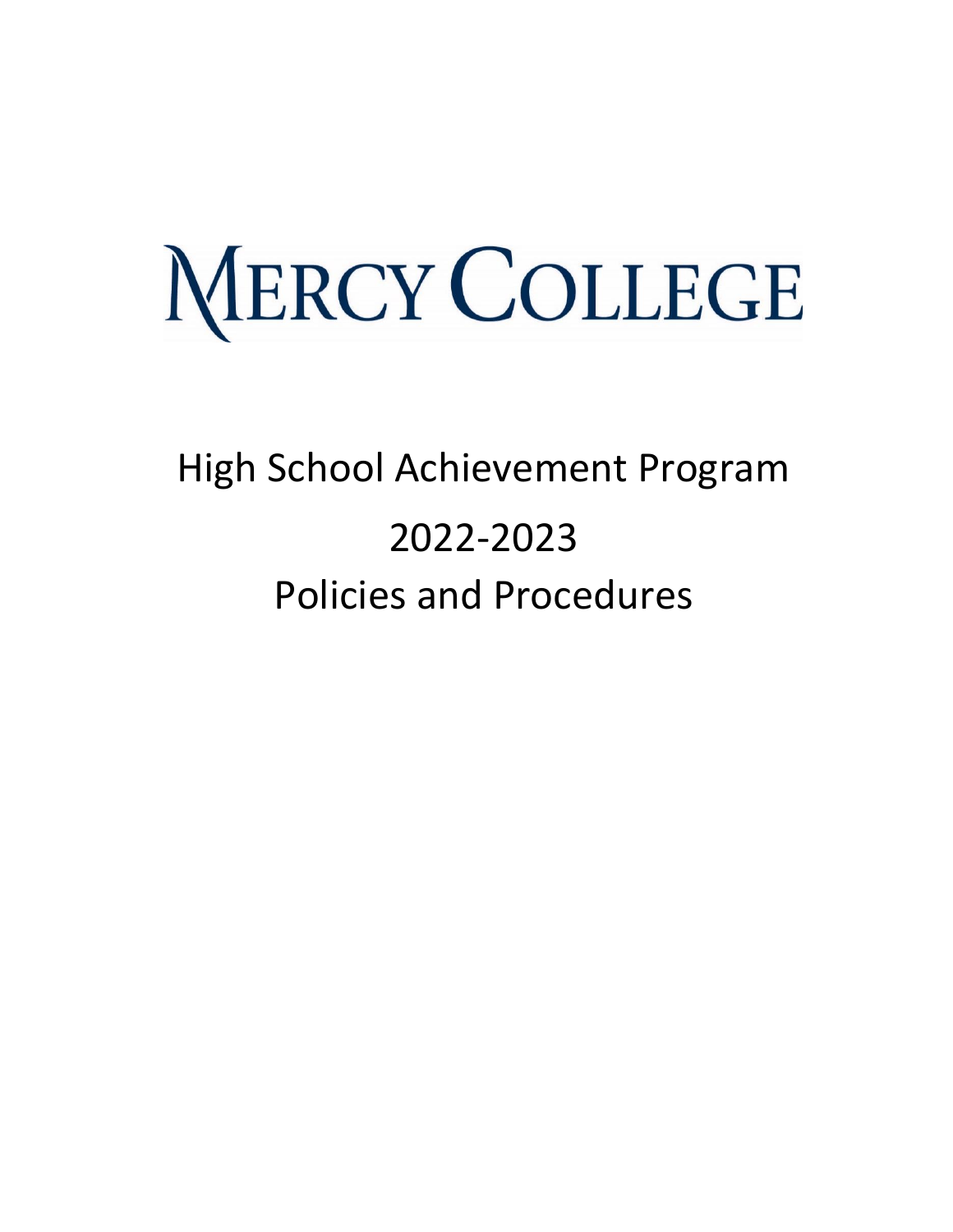Thank you for your interest in the Mercy College High School Achievement Program. This document outlines the Program's policies and procedures. Participating high schools and their faculty must adhere to all policies and procedures included in this document.

# **Course Submission Process**

1. Course syllabi must be submitted yearly for evaluation and approval. Course submissions are completed through the Mercy online course submission form **ONLY -** located on the Mercy College website [https://www.mercy.edu/admissions-aid/first-time-freshman-admissions/](https://www.mercy.edu/admissions-aid/first-time-freshman-admissions/high-school-programs/high-school-course-submissions) [high-school-programs/high-school-course-submiss](https://www.mercy.edu/admissions-aid/first-time-freshman-admissions/high-school-programs/high-school-course-submissions)ions.

**No submissions will be accepted through email, phone, postal service, or fax**.

- 2. Courses can only be submitted during the submission period. *The submission period for the academic year 2022-2023 is Monday, March 21, 2022, through Monday, May 16, 2022.*
- 3. All course submissions must be submitted by the deadline. **No submissions will be accepted after Monday, May 16, 2022.**
- 4. Approximately one month after the submission window closes, an email will be sent to the school contact and the teacher notifying them of the outcome.

# **Course Syllabus Requirements**

- 1. Syllabi must align with a course listed in the 2022-2023 High School Achievement Program Course Catalog.
- 2. The course syllabus MUST contain all of the following categories. Please use the exact headings listed below:
	- a. Course Description
	- b. Mercy College Course Learning Outcomes
	- c. Assessment of Mercy College Course Learning Outcomes (details below)
	- d. Grading Scale and Policy
	- e. Course Outline of Topics
	- f. Required Textbook/Materials
	- g. Faculty Contact Information (name, telephone, and email)
- 3. Courses must meet for a minimum of 15 weeks for at least 3 hours each week for a onesemester course OR 30 weeks for at least 3 hours each week for a yearlong course.
- 4. Textbooks and all course materials are provided by the high school.

#### **Student Learning Assessment Requirements (Required in Course Syllabi)**

- All syllabi must include the Mercy College student learning outcomes (SLOs) for the course.
	- $\circ$  SLOs are statements describing faculty intentions about what students should know and be able to do when they complete the course. SLOs begin with an action verb, are measurable (result in a product that reflects student behavior that is direct evidence of learning and specifies criteria for success), and reflect the appropriate levels of Bloom's taxonomy.
- Faculty teaching approved courses must identify the assignments in the course that directly measure student achievement of each SLO. The course syllabus must include a section where the faculty member clearly lists the SLO, indicates the assignment used to measure achievement of the SLO, and describes any scoring methods used (i.e., rubrics).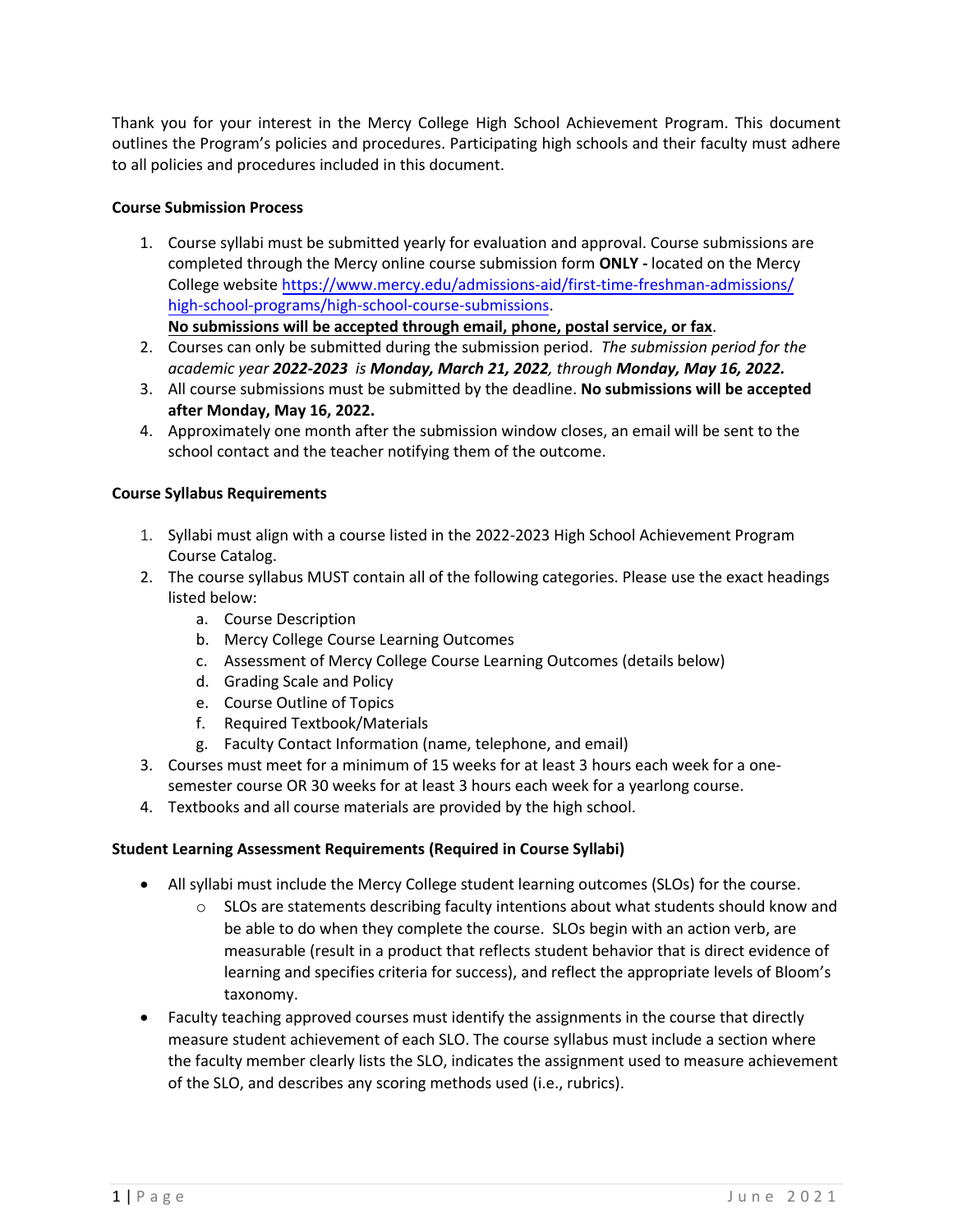- Assignments submitted as evidence of college level learning should be sufficiently complex and generate a reasonable sample of student work that showcases the learning achieved. Brief student responses to short answer essays may not sufficiently demonstrate college level learning. Please provide a brief description of why the expectations for each assignment are challenging enough such that students' work clearly represents college level achievement.
- "Assessment measures" can be any assignment in a course that directly assesses student performance on the SLO. For example, a term paper might be used to measure whether students can provide a coherent written explanation of the application of specific disciplinary knowledge to analyze or solve a problem.
- A description of the scoring method could be as simple as "Student achievement of this learning outcome will be assessed using a term paper that is evaluated using a 4-point holistic rubric."
- Faculty are required to submit a description of the assignment and instructions to students for completion of the work that will be assessed to demonstrate achievement of the SLO. The scoring method should also be described. These assignments and scoring tools must be submitted at the time of syllabus submission.

# *Example for BLAW 240: Business Law I*

*The example below is provided to assist faculty in developing the assessment section of the course syllabus. It is not inclusive of all course learning outcomes for BLAW 240.*

| <b>Student Learning</b><br><b>Outcome</b>                                                     | <b>Assessment Measure</b> | <b>Scoring Method</b>   |
|-----------------------------------------------------------------------------------------------|---------------------------|-------------------------|
| Students should be able to<br>apply their knowledge of<br>tort law to business<br>situations. | Case Study Assignment     | 4-Point Holistic Rubric |

# **Faculty Qualifications**

- 1. High School Faculty members who hold a Master's Degree in the subject area (or a Master's Degree in Education and concentration in the subject area) and have at least three (3) years' experience teaching the subject matter may qualify to teach college level courses. Mercy College Academic Unit Heads in the appropriate academic department review each course submission. High school faculty who are approved to teach will work closely with Mercy College faculty to ensure that the curriculum being taught within the high school is equivalent to the curriculum taught in a collegelevel course in the content area.
- 2. All high school faculty must submit their current resume each year during the course submission process.
- 3. All **NEW** high school faculty must submit an official copy of their transcript for their highest degree. All transcripts must be sent to the address below:

# Mercy College Office of the Provost 555 Broadway Dobbs Ferry, NY 10522

4. All resumes and transcripts will be reviewed by appropriate Academic Unit Heads using the same standard in which the College reviews adjuncts for hire.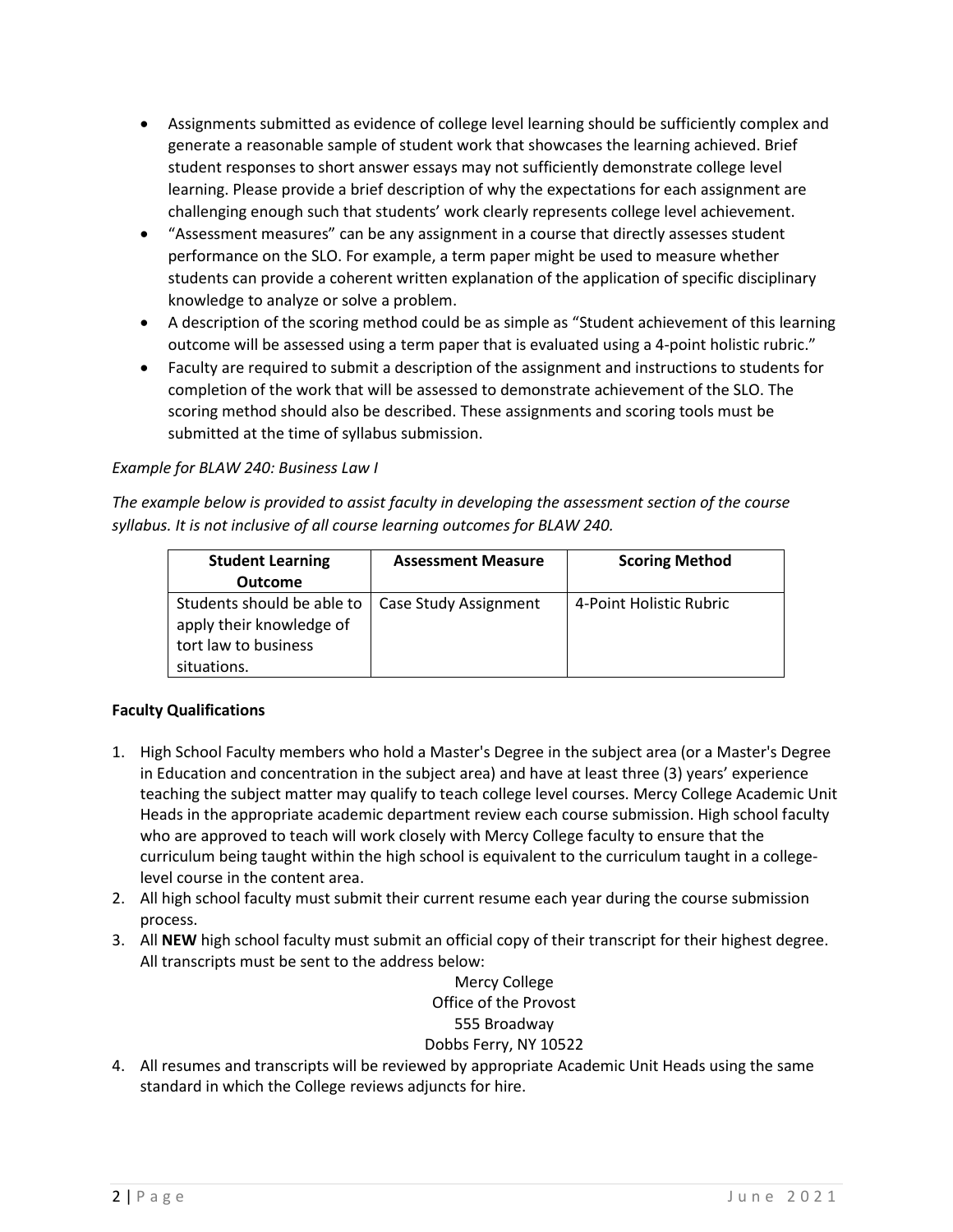**5.** Prior to approval, all potential faculty are required to attend a one-day workshop at Mercy College. This workshop is free of charge.

# **Registration Process**

- 1. Only qualified high school juniors and seniors may enroll in courses in the High School Achievement Program. Typically, these courses are honors courses or courses being offered for AP credit or senior electives. The final decision concerning student eligibility is made at the discretion of the host high school.
- 2. In order to run an approved course, there must be a minimum of 15 students registered in the course. If there are less than 15 students registered, Mercy reserves the right to withdraw the course approval.
- 3. **Registration is completed online.** For students to earn college credit for their learning, they must **register for the course by the deadlines indicated below**. Please note that registration is on a semester basis, not a yearly basis. If the student wishes to take courses in both the fall and the spring semesters, he or she must register separately for each semester.
	- a. **General registration runs:**
		- i. **Fall Semester** September 15<sup>th</sup> through October 15<sup>th</sup>
		- ii. **Spring Semester** January 15<sup>th</sup> through February 27<sup>th</sup>
- 4. The number of courses students take each semester depends on how many courses the high school offers and students' own capabilities. This is something the student needs to discuss with his or her high school counselor. The maximum number of credits a student may earn in the High School Achievement Program is 24.
- 5. Payment may be made by credit card or debit card (MasterCard, VISA, AMEX, or Discover are accepted). Please note there are no refunds for High School programs. Any student who has an overdue balance will not be eligible to participate in the course registration process and receive transcripts.
- 6. All registrations and payments for the fall semester must be received by **October 15th** and by **February 27th** for the spring semester.

#### **Mercy College Credit**

- 1. Mercy College credit is awarded based on the **final grade earned** for the course. Students must earn a grade of C or better to be eligible for college credit.
- 2. Although we cannot guarantee transfer credit in advance, most colleges accept Mercy College credits. However, credit transfer practices are different at each school. Students may receive elective credits, advanced standing, requirement waivers, or some combination of the above. The student should contact the colleges that he or she is considering to find out about transfer credit policies.
- 3. A student transcript can be requested free of charge. The quickest and most convenient way to request a transcript is to order it online at:

<https://www.mercy.edu/student-support/transcript-requests>

Mercy sends official transcripts directly to the college(s) that the student specifies. Students may also request a copy to be sent directly to them for their records.